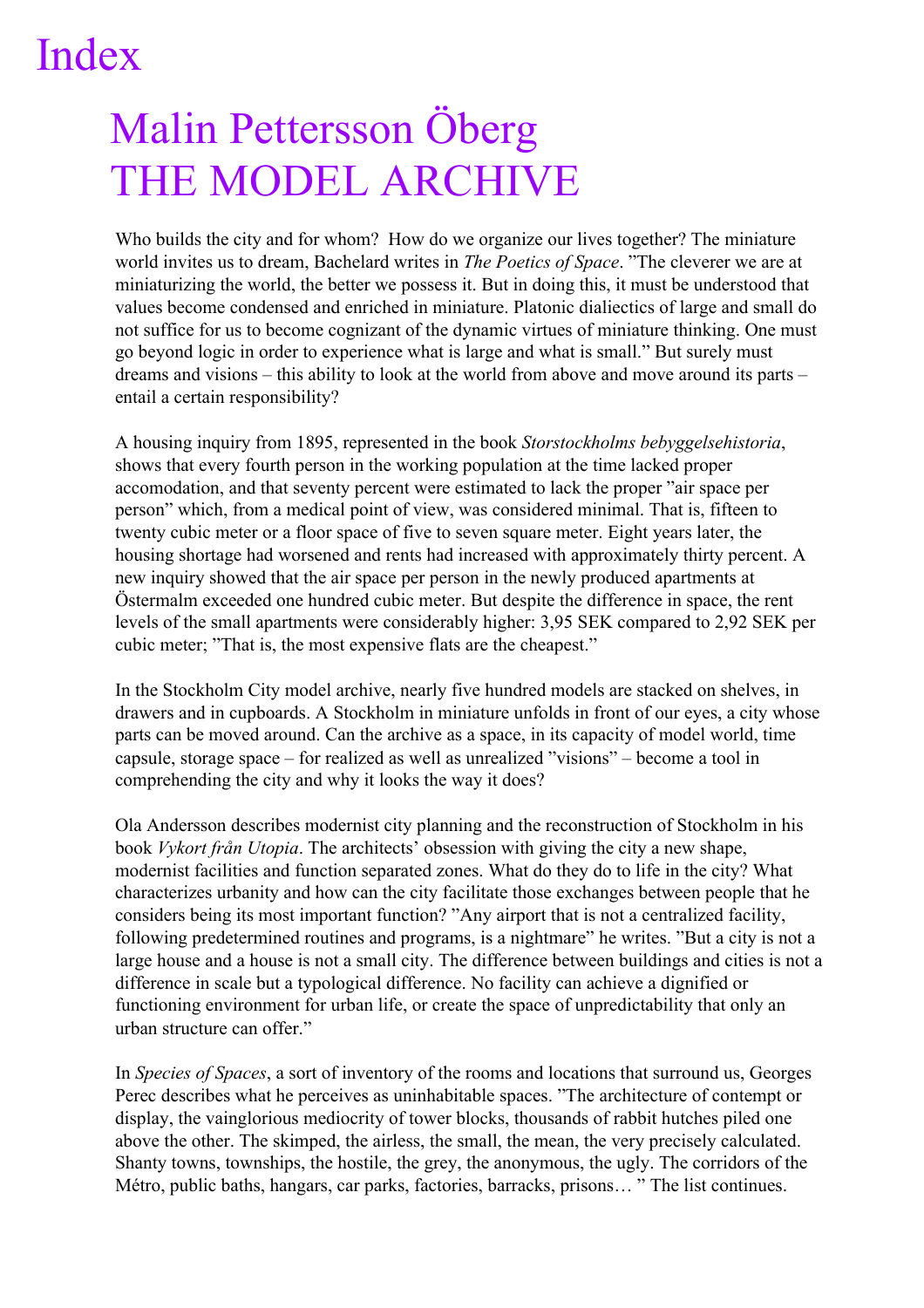### Index

Perec never mentions the word modernism in his text and the city he departs from is Paris. But do we not recognise ourselves? Who would really want to live in a modernist facility?

An equally critical, but perhaps more hopeful, image of the modernist project – in Sweden – is given by Yvonne Hirdman in her text *The Happy 30s – A Short Story of Social Engineering and Gender Order in Sweden*. She describes her fascination with the nearly utopian idea which formed the basis of the Swedish Welfare State and "The People's Home". The idea that it is the duty of a society to produce happiness for its members. But what happens when the few are to define "happiness" and "a good life" for the others? Abuse is inevitable, Hirdman claims. In her dissertation, *Att lägga livet till rätta*, she writes: "When people were to be arranged under norms and concepts of 'how it should be' there were risks for abuse. When politics were unfolded over previously 'dark' areas there were risks for abuse. This also goes for unintended consequences of the good society's 'gifts' that transform citizens into children, clients, 'users'. It is about how people are viewed – from above and down."

To create a form. To press it down over a mass, to make an imprint. To look down over a city and decide which buildings to keep. To create a pattern – perhaps a hand fan – which is only perceivable from above, from bird's eye view. To never, ever, dwell at worm's eye view. To zoom out, scale down, enlarge, scatter. To surveil, intervene, withdraw, observe.

The model archive of Stockholm's Urban Planning Department got its current shape in the sixties, when the city switched from fabrication of models in scale 1:1000 to 1:500. The models became twice as big and the plan was to construct blocks that could be assembled into one large model of Stockholm, like a giant puzzle. The system was never completed and six years ago a huge cleaning was conducted, when approximately twenty tons of models were thrown out. Employees at the Model Unit fear that the "five hundredth city" is next in line. It is nonetheless nearly museumlike – a historical relic, having lost its function. When does an artefact transcend from "utility" to the museum's "graveyard"? In this gradual transition, how can we defend an artefact's value and right to remain, despite a different purpose?

In the 1930s, Walter Benjamin writes about collecting in his unfinished *Arcades Project*: that it is distinguished by objects that have been detached from their original context in order to enter into another – a typology of objects with similar qualities. "Collecting is a form of practical memory and of all the profane manifestations of 'nearness' it is the most binding." He describes how a new piece arises from the sea like an island, to enter into the completeness of the collection. In a cupboard with only churches stands Engelbrektskyrkan on a round platform. The original has been painted blue, to be distinguished from the white copies. Almost everything in the archive is white and somehow elevated from its surroundings.

*Haifa, London, New York*. Kvarteret *Kolonisten, Brevbäraren, Flygmaskinen, Filmen*. The names open associations and tell of their time. In Frihamnen the blocks were named after other cities in the world, with whom trade was taking place. Block names have lived a protected life – many people do not even know the name of their own block. Street names create more interest, and have carried many of society's important functions. In 1920, after a name revision by the late 1800s with purpose to bring order among the city's names, The Place-Names Committee was established. It became part of the vision to construct a modern society and a rationally organized, well-functioning city.